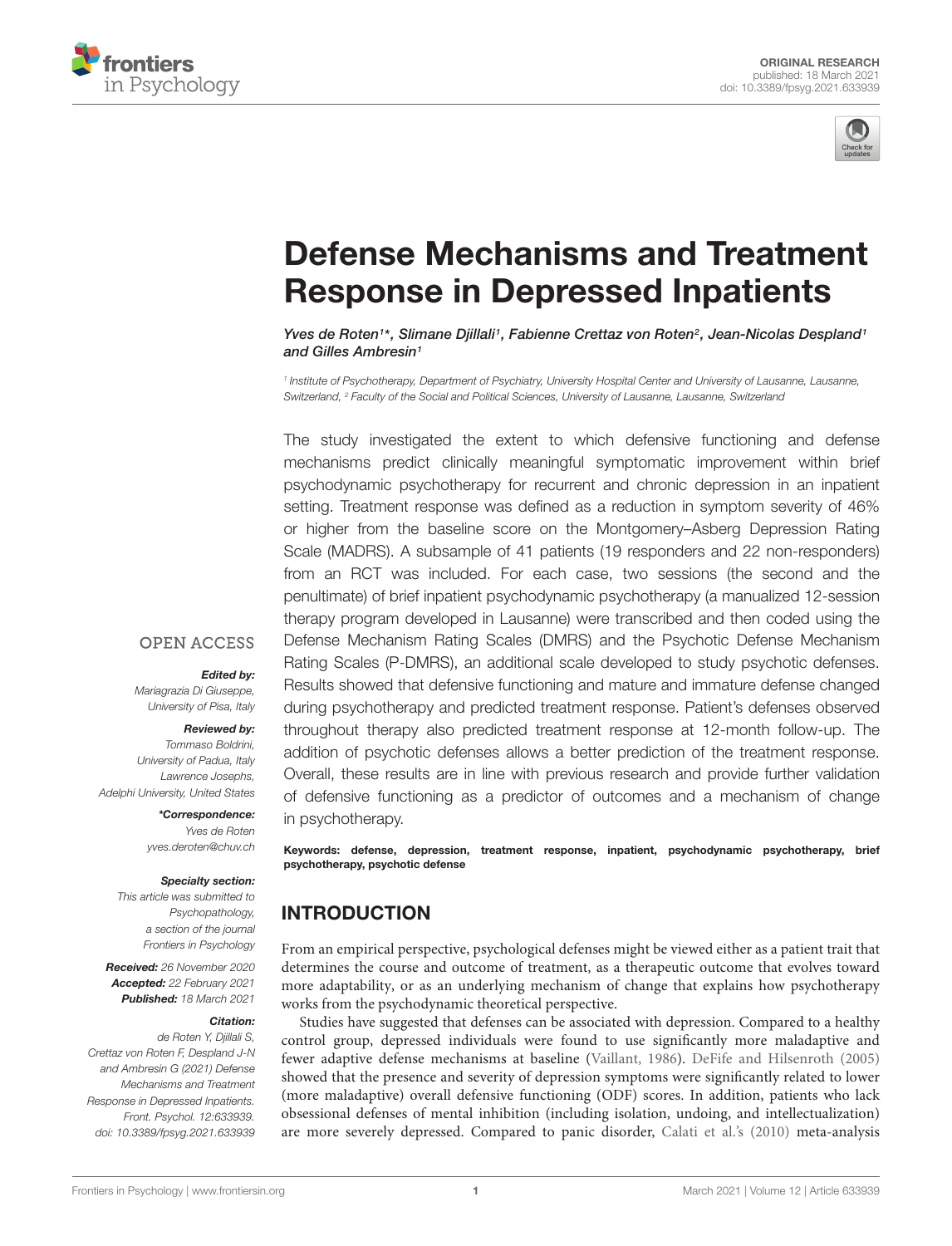confirmed a specific defensive profile related to depression, characterized by a low level of mature and a high level of immature defenses.

A group of eight immature defenses, called depressive defenses (help-rejecting complaining, acting out, splitting of self-image, splitting of others' images, projective identification, devaluation of self-image, devaluation of others' images, and projection), hypothesized to play a causal role in depression, were found to predict the course of major depression in a sample of psychiatric patients. Six months after intake, immature defenses were identified more often in depressed patients who improved less than predicted by their initial functional status and one high adaptive level defense (self-observation) was identified more often in those who improved more than predicted by their initial status [\(Hoglend and Perry,](#page-8-2) [1998\)](#page-8-2). These depressive defenses were associated with lower patient improvement on global functioning 6 months after intake [\(Hoglend and Perry,](#page-8-2) [1998\)](#page-8-2). The group of other immature defenses (so-called nondepressive immature defenses) was not related to improvement. This confirmed the results of [Bloch et al.](#page-8-3) [\(1993\)](#page-8-3), who found that these defenses occurred more frequently in a sample of dysthymic patients compared to patients with panic disorder. Compared to patients with anxiety disorders, outpatients diagnosed with depression had significantly lower ODF and a higher proportion of maladaptive defenses at the beginning of treatment. However, depressed patients responded better to treatment, with higher increase in ODF than patients with anxiety disorders had [\(Babl et al.,](#page-8-4) [2019\)](#page-8-4).

In studies involving primarily depressed patients, defensive functioning improved with an increase in ODF during therapy. This outcome relates to a specific pattern of defense mechanism evolution, whereby the proportion of high adaptive defenses increases, and the proportion of maladaptive defenses decreases [\(Kneepkens and Oakley,](#page-8-5) [1996;](#page-8-5) [Akkerman et al.,](#page-8-6) [1999;](#page-8-6) [Drapeau](#page-8-7) [et al.,](#page-8-7) [2003;](#page-8-7) [Bond and Perry,](#page-8-8) [2004;](#page-8-8) [Perry and Bond,](#page-8-9) [2009;](#page-8-9) [Kramer et al.,](#page-8-10) [2013;](#page-8-10) [Babl et al.,](#page-8-4) [2019\)](#page-8-4), more specifically depressive defenses [\(DeFife and Hilsenroth,](#page-8-0) [2005;](#page-8-0) [Perry et al.,](#page-8-11) [2020\)](#page-8-11). With other disorders, ODF also significantly increases but alongside other patterns of defense mechanism evolution [\(Perry and Bond,](#page-8-12) [2017\)](#page-8-12). As suggested by [Cramer'](#page-8-13)s [\(1998\)](#page-8-13) review, these results should be seen from the vantage point of adaptational processes that serve an individual's need for adaptation; defenses may be understood as an individual's way of responding to their need to adapt. In a sample of patients with personality disorders, although some individuals improved significantly after 1 year of therapy, the group did not show significant change in defenses [\(Perry,](#page-8-14) [2001\)](#page-8-14). Longer-term treatments are commonly required to effect significant improvement in defensive functioning. [Perry](#page-8-9) [and Bond](#page-8-9) [\(2009\)](#page-8-9) provided preliminary evidence on change in ODF over 2.5 years of therapy for three cases with different personality disorder types.

Relatively few studies have directly examined the extent to which defensive functioning and defense mechanisms predict outcomes in depressive disorders. In a pilot study of 12 patients with recurrent major depression, [Perry et al.](#page-8-11) [\(2020\)](#page-8-11) showed that the mean percentage score of depressive defenses significantly decreased after 20 sessions of psychotherapy (mean ES = 0.97)

and improved defensive functioning led to overall mental health improvement. However, patients had not maintained this result after 12 months of follow-up. In a sample of young adults with adjustment disorders (mainly with mixed anxiety and depressive symptoms), [Kramer](#page-8-15) [\(2010\)](#page-8-15) showed prior improvement in defensive functioning mediated change in distress. The shortterm mutability of mature and immature defenses was also found in cluster C personality disorders treated with cognitive behavioral therapy [\(Johansen et al.,](#page-8-16) [2011\)](#page-8-16).

In long-term psychodynamic psychotherapy of a heterogeneous sample of patients with anxiety, depression, and personality disorders, [Bond and Perry](#page-8-8) [\(2004\)](#page-8-8) reported that defenses accounted for larger outcome-variance change than initial symptomatic severity did. Moreover, improvement in ODF score predicted improvement in observer-rated depression, even after controlling for improvement in distress. A more mature defensive functioning was highly associated with improvement in symptom levels and functioning 5 years after intake [\(Perry](#page-8-17) [and Bond,](#page-8-17) [2012\)](#page-8-17). However, these studies considered the outcome solely from a statistical point of view, which means that they sought to disprove a negative and state an event probably did not happen by chance. By contrast, clinical significance seeks to prove a positive, and state an event genuinely happened [\(de](#page-8-18) [Roten and Crettaz von Roten,](#page-8-18) [2018\)](#page-8-18). Reliance on statistical change does not directly address whether subjects improved clinically or recovered.

This paper explores the extent to which defensive functioning and defense mechanisms predict improvement and recovery in short-term dynamic psychotherapy for recurrent or chronic depression. We address whether (a) defensive functioning and defense mechanisms help improve adaptiveness or maturity with therapy, (b) defenses and change in defenses are associated with treatment response and remission, and (c) defenses and change in defenses are associated with maintenance of treatment response after 12 months of follow-up.

### MATERIALS AND METHODS

#### Sample

A subsample was selected from a randomized controlled trial on the efficacy of adjunctive brief psychodynamic psychotherapy in usual inpatient treatment of depression [\(de Roten et al.,](#page-8-19) [2017\)](#page-8-19). For more detail on the design of the study, see [Ambresin et al.](#page-8-20) [\(2012\)](#page-8-20). From among the 76 patients in the psychotherapy group of the main study, 41 were included. Selection criteria required patients to have completed at least 10 sessions ( $n = 52$ ), including two sessions (the second and the penultimate) that were audio or video recorded. Univariate tests showed that the subsample's demographics and clinical variables were not different from those of the whole sample (see **[Supplementary Table 1](#page-7-0)**).

To be included in the main study, patients hospitalized in the university psychiatric hospital had to (a) meet Diagnostic and Statistical Manual of Mental Disorders IV criteria for unipolar major depressive episode; (b) be aged 18–65 years, (c) have a Montgomery–Asberg Depression Rating Scale (MADRS; [Montgomery and Asberg,](#page-8-21) [1979\)](#page-8-21) score > 18, and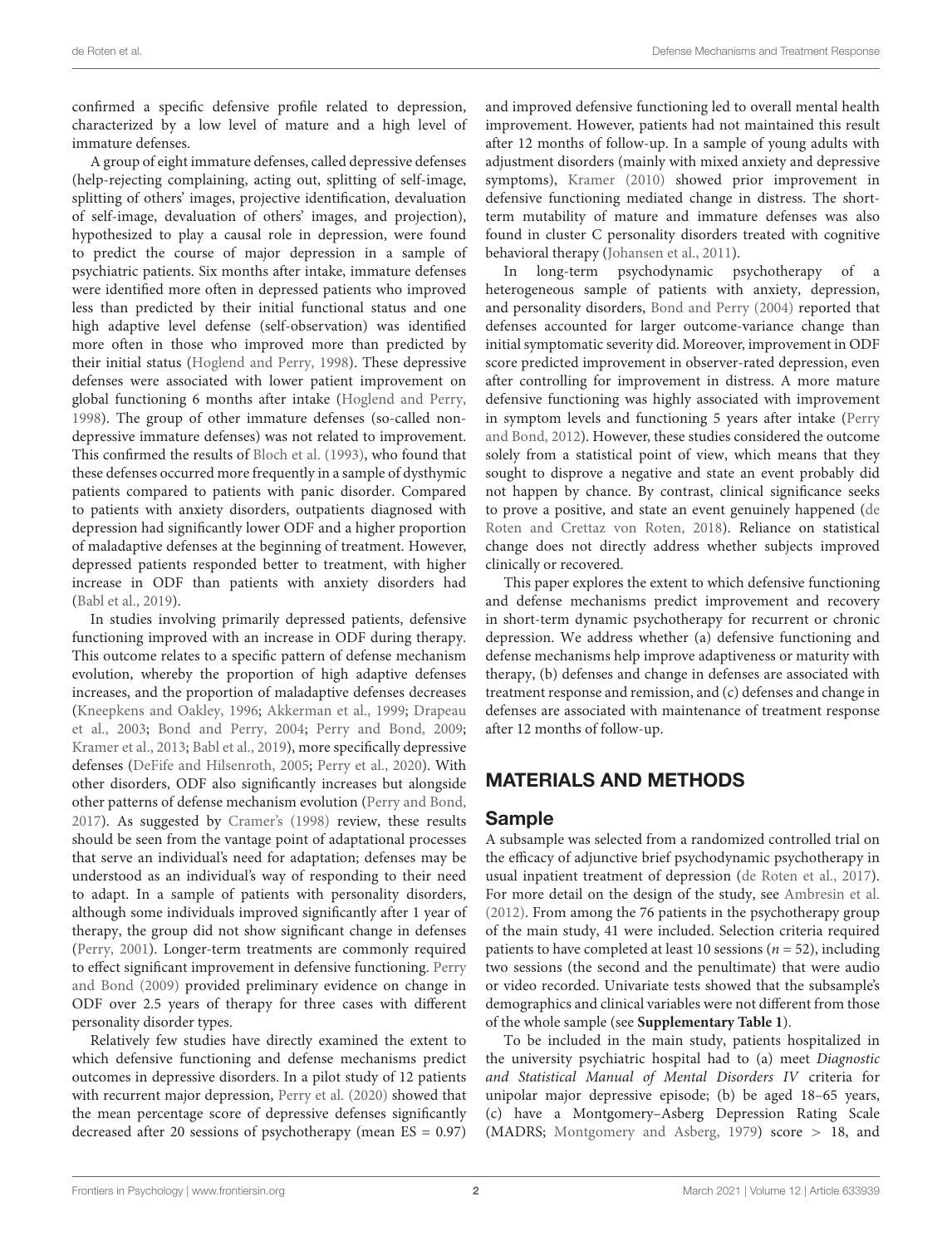<span id="page-2-0"></span>

| Variable                    | <b>Responders</b><br>$(n = 19)$ | Non-responders<br>$(n = 22)$ | р     |  |
|-----------------------------|---------------------------------|------------------------------|-------|--|
|                             |                                 |                              |       |  |
| Age                         | 42.8(9.5)                       | 45.5 (9.8)                   | 0.393 |  |
| Gender (female)             | 13 (68.4%)                      | 14 (63.6%)                   | 0.829 |  |
| Education (years)           | 11.0(3.4)                       | 9.3(2.3)                     | 0.064 |  |
| <b>Marital status</b>       |                                 |                              |       |  |
| Single                      | $3(15.8\%)$                     | $4(18.1\%)$                  |       |  |
| Couple                      | $8(42.1\%)$                     | 10 (45.5%)                   |       |  |
| Divorced/widowed            | $8(42.1\%)$                     | $8(36.4\%)$                  | 0.877 |  |
| Chronicity                  | $9(47.4\%)$                     | 12 (54.5%)                   | 0.752 |  |
| Tentamen                    | 11 (57.9%)                      | 8 (36.4%)                    | 0.739 |  |
| Early onset                 | 6(31.6%)                        | 7 (37.8%)                    | 0.631 |  |
| Duration of current episode | 82.5 (101.0)                    | 71.1 (79.7)                  | 0.747 |  |
| Childhood trauma (CTQ)      | 2.3(0.4)                        | 2.3(1.1)                     | 0.962 |  |
| Length of hospital stay     | 42.5 (38.1)                     | 45.2 (42.9)                  | 0.829 |  |

Statistical tests were t-test or Fisher exact test; CTQ, Childhood Trauma Questionnaire.

(d) have sufficient command of French. Exclusion criteria were limited to bipolar disorders, psychotic disorder, and persistent substance use/abuse that might affect brain function (memory, level of consciousness, and cognitive abilities) and impair an individual from participating in and benefiting from psychotherapy.

**[Table 1](#page-2-0)** shows demographic and clinical characteristics of the responders ( $n = 19$ ) and non-responders ( $n = 22$ ). Univariate comparisons showed no differences. The 16 therapists (10 women and six men) who participated had completed (10 senior therapists) or were in the advanced stage of completing (six junior therapists) 5 years of psychotherapy training. The junior and senior therapists had no differences in their patients' response and remission rates. They attended a weekly training seminar dedicated to inpatient brief psychodynamic psychotherapy (IBPP) for 6 months before they started their first IBPP sessions with a patient. We monitored for adherence and competence through weekly individual supervision and continued participation in the training seminar.

#### Instruments

#### Outcome

We used the MADRS, a clinician-rating measure that uses 10 items to provide a sensitive measure of patient change in inpatient settings. [Davidson et al.](#page-8-22) [\(1986\)](#page-8-22) demonstrated the construct validity of MADRS using an inpatient sample.

Research psychologists (master's level), who were not involved in the inpatient care and not located in the hospital, administered the MADRS. Inter-rater reliability was obtained from 15 audiotaped interviews, mean  $ICC(2,1) = 0.88$ , range = 0.68– 0.96. In our study, Cronbach's  $\alpha$  = 0.85. Response and remission were suggested as the most relevant outcome criteria for the treatment of depression. In line with [Riedel et al.](#page-9-1) [\(2010\)](#page-9-1), we defined response a priori as a reduction in symptom severity of 46% or higher from the baseline score and remission as a score of 7 or less, based on cut-off scores determined in a

large inpatient population. Nineteen patients (46.3%) responded positively to treatment.

We also used the Quick Inventory of Depressive Symptomatology (QIDS-SR16; [Corruble et al.,](#page-8-23) [1999\)](#page-8-23), a 16-item self-report measure, to evaluate depressive symptomatology. In our study, Cronbach's  $\alpha = 0.81$ . Response corresponded to a symptom reduction  $\geq 50\%$ , and remission to a score of score of 5 or less, according to [Rush et al.](#page-9-2) [\(2006\)](#page-9-2). **[Supplementary Table 2](#page-7-0)** provides the results for this instrument. Nineteen cases were responders, according to the QIDS- $SR_{16}$ . Thirteen cases (68.4%) of the responders) were responders, according to both MADRS and QIDS, and six cases were responders in only one measure. Three cases were responders according to MADRS but not according to QIDS, and three cases were responders according to QIDS but not according to MADRS.

#### Defense Mechanisms

The Defense Mechanism Rating Scales (DMRS; [Perry et al.,](#page-8-24) [2004\)](#page-8-24) is an observer-based method that identifies any of 30 individual defense mechanisms as they occur in verbatim transcripts of therapy sessions or interviews. These mechanisms are hierarchically arranged in seven defense levels (1-7) according to their adaptiveness, from the least adaptive to the most adaptive: action, major image distorting, disavowal, minor image distorting, neurotic, obsessional, and high adaptive. We added the Psychotic-Level Defense Mechanisms Rating Scale (P-DMRS; [Berney et al.,](#page-8-25) [2014\)](#page-8-25). This eighth defense level includes six psychotic defense mechanisms (psychotic denial, autistic withdrawal, distortion, delusional projection, fragmentation, and concretization). As is the case in the DMRS, each defense of the P-DMRS is extensively described (i.e., definition, function, discrimination, and rating) in a manual [\(Berney et al.,](#page-8-26) [2010\)](#page-8-26). A detailed presentation of the P-DMRS with clinical examples for each defense mechanism can be found in [Berney et al.](#page-8-25) [\(2014\)](#page-8-25). The first validation was conducted on a sample of 80 patients with depressive disorder ( $n = 20$ ), bipolar disorder ( $n = 20$ ), personality disorder ( $n = 20$ ), and schizophrenic disorder ( $n = 20$ ). The validation showed that (a) psychotic defenses can be reliably identified in transcripts of psychotherapy sessions, (b) psychotic defenses can be present in a wide range of defensive functioning, and (c) the new scale has psychometric characteristics similar to those of the other subscales of the DMRS [\(Berney et al.,](#page-8-27) [2011\)](#page-8-27).

Combinations of defense level scores define mature (high adaptive defenses, including affiliation, altruism, anticipation, humor, self-assertion, self-observation, sublimation, and suppression), intermediate (obsessional and neurotic defenses), and immature defense category (psychotic, action, major image distorting, and disavowal defenses). Moreover, the depressive defense category is comprised of eight immature defenses (passive–aggressive, acting out, help-rejecting complaining, projective identification, splitting of self-images, splitting of others' images, projection, and devaluation) empirically associated with depression, whereas non-depressive defenses are comprised of autistic fantasy, rationalization, denial, idealization, and omnipotence [\(Hoglend and Perry,](#page-8-2) [1998\)](#page-8-2).

Scores represent the relative frequency per defense level and defense category, culminating in a weighted score, referred to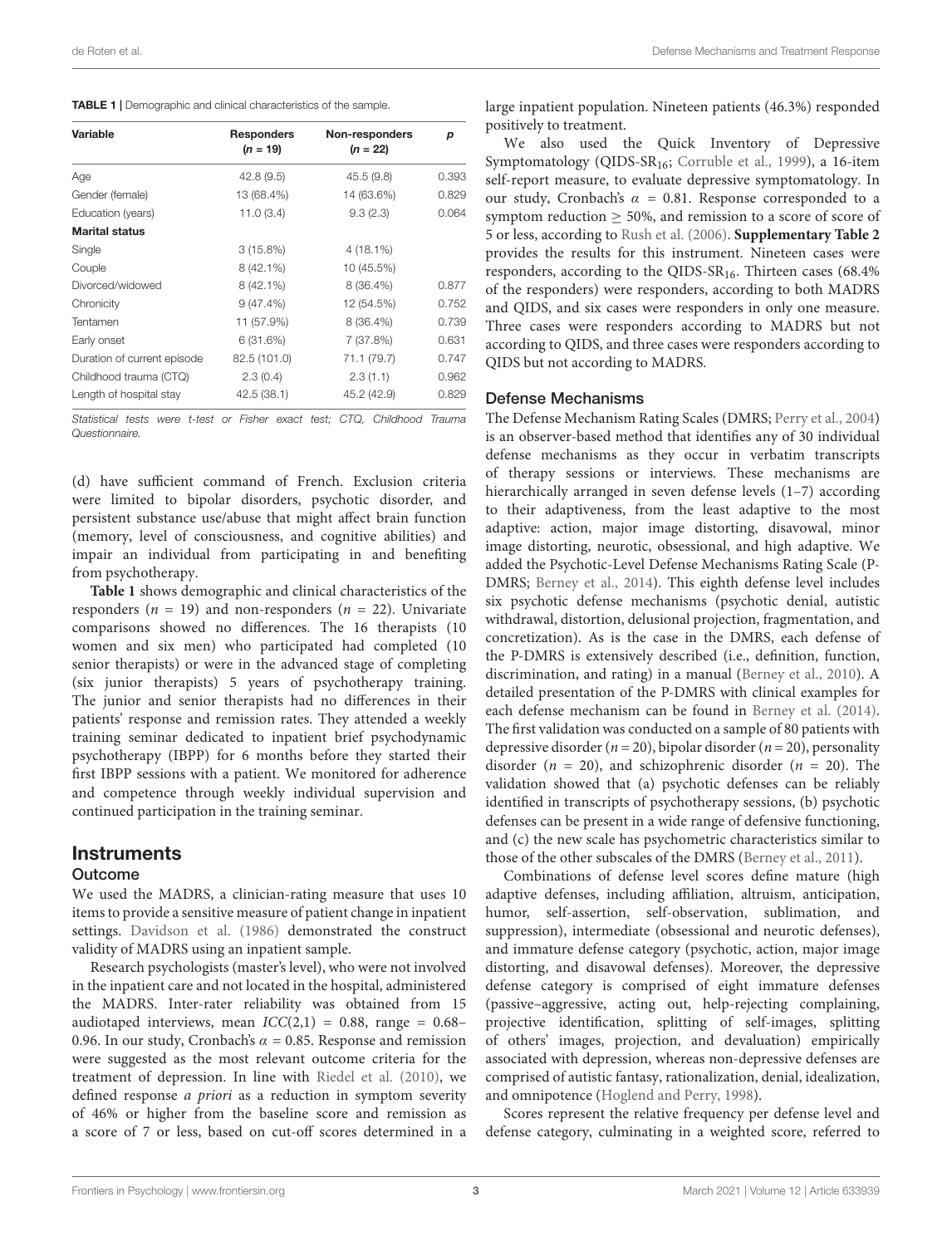as the ODF score—of the relative frequencies of all defense mechanisms by their level. Level zero has been attributed to psychotic defenses, making the ODF score comparable to other studies without considering psychotic level. For the current study, reliability coefficients on 18 transcripts (22% of the ratings) were established among four trained raters and yielded satisfactory results at the level of defense, with  $ICC(2,1)$  varying between 0.69 and 0.94 ( $M = 0.77$ ;  $SD = 0.12$ ) for the early session and between 0.71 and 0.95 ( $M = 0.78$ ;  $SD = 0.11$ ) for the late session. At the level of ODF score, ICC(2,1) were higher, with a mean of  $0.85$  (SD = 0.09).

### **Treatment**

The IBPP is a manualized 12-session psychodynamic psychotherapy program developed in Lausanne. IBPP is based on the Psychodynamic Treatment of Depression manual developed by [Busch et al.](#page-8-28) [\(2004\)](#page-8-28) to help therapists focalize on relevant depression topics, as well as on the Brief Psychodynamic Psychotherapy manual developed by [Despland et al.](#page-8-29) [\(2010\)](#page-8-29) for work on transference, personality organization, and conflictual themes. The initial hypothesis was based on the dynamic relationship established between a therapist and a patient during the first three sessions (pre-transference), a patient's present crisis, and the dynamics that form the core of a patient's depressive episode. Subsequent sessions focus on helping the patient gain a fuller understanding of the psychological factors that led to the emergence of depressive symptoms and address their vulnerability to those dynamics. Final sessions address the patient's feelings and fantasies about termination, as well as the decision regarding a longer term therapy or ongoing psychiatric treatment if necessary. Treatment integrity was checked [\(de Roten et al.,](#page-8-19) [2017\)](#page-8-19).

### Procedure and Analysis

All psychotherapy sessions were audio- or videotaped. From each case, two sessions (the second and the penultimate) were transcribed, according to the method defined by [Mergenthaler](#page-8-30) [and Stigler](#page-8-30) [\(1997\)](#page-8-30). Five fully trained raters carried out DMRS and P-DMRS ratings. The first author provided initial weekly grouptraining sessions that lasted 12 weeks and subsequent calibration of raters over 3 months.

Analysis was performed using SPSS version 26. Effect sizes were within-condition, taking the correlation between the preand posttest into account [\(Morris and DeShon,](#page-8-31) [2002\)](#page-8-31). We used linear mixed models (LMM) to study the effect of time, treatment response, and the interaction (Time  $\times$  Response), which were treated as fixed effects for each defense category and each defense level, with the MADRS score at intake as covariate. Linear regressions were used to evaluate the relation between defenses and MADRS at the same session, using forward stepwise selection due to sample size.

# RESULTS

### Do Defenses Evolve During the Therapy?

**[Table 2](#page-3-0)** shows changes in defensive functioning, defense categories, and defense levels after the psychotherapy. ODF <span id="page-3-0"></span>TABLE 2 | Change in defenses

| <b>Defenses</b>               | d        |          | 95% CI   |  |  |
|-------------------------------|----------|----------|----------|--|--|
|                               |          | LL.      | UL       |  |  |
| Overall defensive functioning | 0.727    | 0.348    | 1.248    |  |  |
| Defense categories            |          |          |          |  |  |
| Mature                        | 0.510    | 0.147    | 1.031    |  |  |
| Intermediate                  | 0.405    | $-0.016$ | 0.859    |  |  |
| Immature                      | $-0.543$ | $-1.017$ | $-0.134$ |  |  |
| Depressive                    | $-0.559$ | $-1.015$ | $-0.131$ |  |  |
| Defense levels                |          |          |          |  |  |
| High adaptive                 | 0.510    | 0.147    | 1.031    |  |  |
| Obsessional                   | 0.382    | $-0.010$ | 0.865    |  |  |
| Neurotic                      | 0.116    | $-0.313$ | 0.533    |  |  |
| Minor image-distorting        | $-0.340$ | $-0.803$ | 0.070    |  |  |
| Disavowal                     | $-0.240$ | $-0.652$ | 0.216    |  |  |
| Major image-distorting        | $-0.417$ | $-0.783$ | 0.089    |  |  |
| Action                        | $-0.146$ | $-0.586$ | 0.281    |  |  |
| Psychotic                     | 0.055    | $-0.381$ | 0.485    |  |  |

Immature category, psychotic  $+$  action  $+$  major image-distorting  $+$  disavowal levels; CI, confidence interval; LL, lower limit; UL, upper limit.

increased throughout therapy, yielding a large effect size. Changes in the mature defense category indicated an increase of mature defensive behaviors in therapy sessions by the end of therapy, as indicated by a moderate positive effect size. Immature and depressive defense categories decreased, as shown by moderate negative effect sizes. Concerning defense levels, the high adaptive level increased in frequency, as indicated by a moderate positive effect size.

# Do Defenses Predict Response and Remission?

We first looked at the relation between defenses and depression in the same session. Depressive symptom severity was not significantly correlated with depressive defenses ( $r = 0.083$  for the second session and 0.255 for the penultimate session). For the eight defensive levels, a forward stepwise regression showed, for the second session, an adjusted  $R^2$  of 0.277, and three defensive levels included in the final step (obsessional, narcissistic, and major image distorting), all significant ( $p = 0.005$ , 0.011, and 0.011, respectively). For the penultimate session, the adjusted  $R^2$  was 0.092, with only action level included  $(p = 0.030)$ .

Relation between defenses and treatment response and remission is presented in **[Table 3](#page-4-0)**. Only defense categories and defense level with significant results are displayed. LMM provided strong evidence that high adaptive and psychotic defense levels were associated with the interaction between time and response, whereas moderate evidence was found for an association among ODF, immature defense category, and the interaction between time and response. Strong evidence for an association among ODF, high adaptive level, and response was found, whereas moderate evidence indicated an association between the immature category, psychotic level, and response. Intermediate and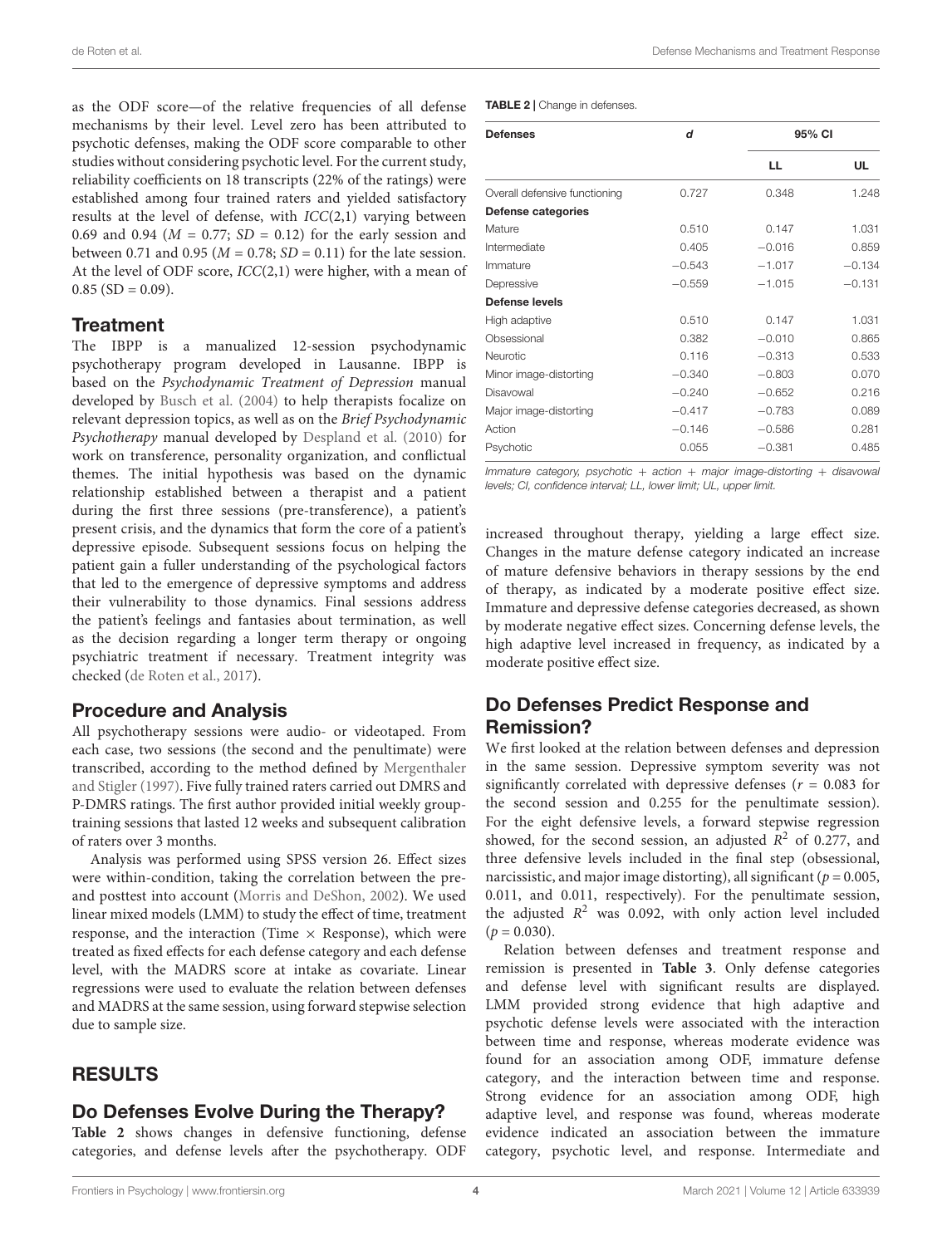#### <span id="page-4-0"></span>TABLE 3 | Relation among defenses and treatment response and remission.

| <b>Defenses</b>                      | Response        |       |           |           |                 | Remission |           |           |
|--------------------------------------|-----------------|-------|-----------|-----------|-----------------|-----------|-----------|-----------|
|                                      | <b>Estimate</b> | р     | 95% CI    |           | <b>Estimate</b> | p         | 95% CI    |           |
|                                      |                 |       | LL.       | <b>UL</b> |                 |           | LL.       | <b>UL</b> |
| <b>Overall defensive functioning</b> |                 |       |           |           |                 |           |           |           |
| Time                                 | $-0.476$        | 0.000 | $-0.677$  | $-0.275$  | $-0.457$        | 0.005     | $-0.765$  | $-0.149$  |
| Response                             | $-0.489$        | 0.009 | $-0.852$  | $-0.126$  | $-0.222$        | 0.371     | $-0.715$  | 0.271     |
| Time $\times$ Response               | 0.348           | 0.014 | 0.073     | 0.622     | 0.214           | 0.222     | $-0.134$  | 0.562     |
| Mature category/high adaptive level  |                 |       |           |           |                 |           |           |           |
| Time                                 | $-6.521$        | 0.000 | $-9.165$  | $-3.877$  | $-4.322$        | 0.048     | $-8.601$  | $-0.043$  |
| Response                             | $-4.148$        | 0.007 | $-7.138$  | $-1.159$  | 2.181           | 0.267     | $-1.706$  | 6.069     |
| Time $\times$ Response               | 5.857           | 0.002 | 2.248     | 9.467     | 1.210           | 0.616     | $-3.634$  | 6.054     |
| <b>Psychotic level</b>               |                 |       |           |           |                 |           |           |           |
| Time                                 | 2.326           | 0.078 | $-0.273$  | 4.926     | 2.067           | 0.306     | $-1.960$  | 6.093     |
| Response                             | 4.073           | 0.026 | 0.513     | 7.632     | 2.603           | 0.271     | $-2.087$  | 7.292     |
| Time $\times$ Response               | $-4.990$        | 0.007 | $-8.539$  | $-1.441$  | $-3.098$        | 0.177     | $-7.656$  | 1.460     |
| Immature category                    |                 |       |           |           |                 |           |           |           |
| Time                                 | $-10.395$       | 0.000 | $-15.127$ | $-5.662$  | 9.567           | 0.005     | 3.141     | 15.993    |
| Response                             | $-9.415$        | 0.020 | $-17.283$ | $-1.547$  | 4.769           | 0.347     | $-5.329$  | 14.866    |
| Time $\times$ Response               | 6.545           | 0.047 | 0.084     | 13.005    | $-5.229$        | 0.154     | $-12.503$ | 2.045     |

Immature defenses include psychotic, action, borderline, and disavowal levels; CI, confidence interval; LL, lower limit; UL, upper limit.

depressive defense categories, as well as neurotic, minor image-distorting, disavowal, and major image-distorting defense levels were not significantly related to response or the interaction between time and response. **[Figure 1](#page-4-1)** illustrates the interaction between response and time by displaying the increase in ODF associated with response. **[Figure 2](#page-4-2)** displays the decrease in frequency of psychotic defenses associated with response.

Nine cases (22.0%) were remitted at the end of the psychotherapy. No defense category or defense level showed significant results in terms of treatment response or the interaction of time and response (Time  $\times$  Response).

<span id="page-4-1"></span>



<span id="page-4-2"></span>FIGURE 2 | Fixed effect plot with 95% CI for the evolution of psychotic level for responders and non-responders. Note. Resp, responders; Non-Resp, non-responders; Time 1, pretherapy; Time 2, posttherapy.

# Do Defenses Predict Response and Remission at Follow-Up?

Sixteen cases (39.0%) were responders at 12-month followup. Thirteen cases were also remitters at the end of the psychotherapy. All significant results for defense categories and levels are presented in **[Table 4](#page-5-0)**. Very strong evidence for an association among ODF, mature defense category, and response was found, whereas moderate evidence for an association between the immature defense category and response was found. Regarding the interaction between time and response, very strong evidence was found for an association with the mature defense category, whereas strong evidence for an association with ODF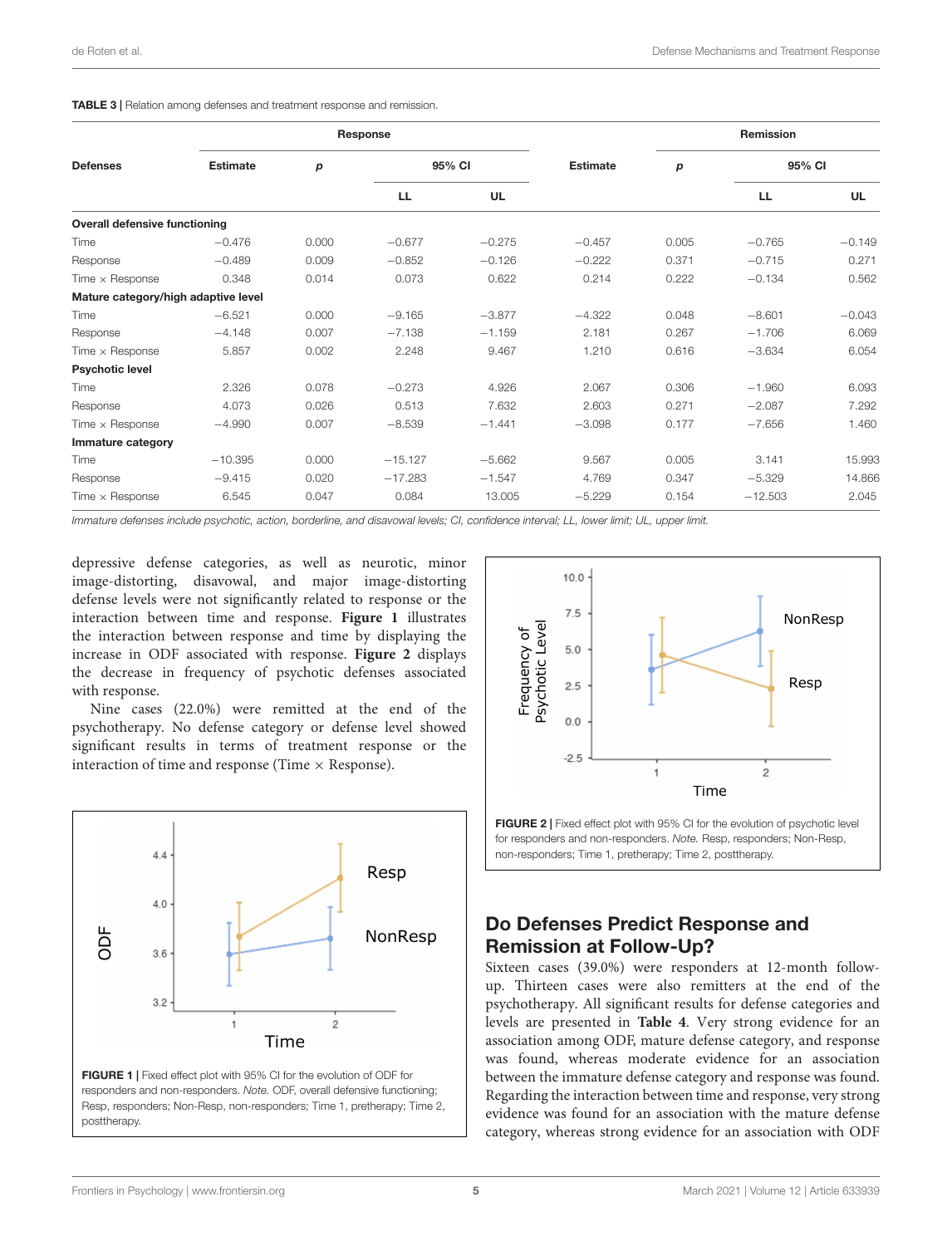<span id="page-5-0"></span>TABLE 4 | Relation among defenses and treatment response and remission after 12-month follow-up.

| <b>Defenses</b>                      | Response        |       |           |          |                 | Remission |           |          |
|--------------------------------------|-----------------|-------|-----------|----------|-----------------|-----------|-----------|----------|
|                                      | <b>Estimate</b> | p     | 95% CI    |          | <b>Estimate</b> | p         | 95% CI    |          |
|                                      |                 |       | LL.       | UL       |                 |           | <b>LL</b> | UL       |
| <b>Overall defensive functioning</b> |                 |       |           |          |                 |           |           |          |
| Time                                 | $-0.473$        | 0.001 | $-0.690$  | $-0.255$ | $-0.499$        | 0.001     | $-0.779$  | $-0.219$ |
| Response                             | $-0.627$        | 0.000 | $-0.995$  | $-0.259$ | $-0.645$        | 0.005     | $-1.080$  | $-0.209$ |
| Time $\times$ Response               | 0.403           | 0.008 | 0.111     | $-0.694$ | 0.381           | 0.027     | 0.046     | 0.716    |
| Mature category/high adaptive level  |                 |       |           |          |                 |           |           |          |
| Time                                 | $-7.475$        | 0.000 | $-10.152$ | $-4.798$ | $-7.500$        | 0.000     | $-11.279$ | $-3.721$ |
| Response                             | $-6.142$        | 0.000 | $-9.120$  | $-3.164$ | $-7.162$        | 0.000     | $-10.610$ | $-3.716$ |
| Time $\times$ Response               | 7.925           | 0.000 | 4.333     | 11.517   | 6.722           | 0.005     | 2.196     | 11.248   |
| <b>Psychotic level</b>               |                 |       |           |          |                 |           |           |          |
| Time                                 | 0.888           | 0.534 | $-1.984$  | 3.759    | 2.310           | 0.191     | $-1.210$  | 5.830    |
| Response                             | 4.095           | 0.022 | 0.623     | 7.568    | 4.099           | 0.051     | $-0.022$  | 8.222    |
| Time $\times$ Response               | $-3.253$        | 0.095 | $-7.105$  | 0.560    | $-5.188$        | 0.018     | $-9.405$  | $-0.972$ |
| Immature category                    |                 |       |           |          |                 |           |           |          |
| Time                                 | 6.913           | 0.007 | 2.033     | 11.792   | 6.610           | 0.044     | 0.179     | 13.041   |
| Response                             | 10.237          | 0.014 | 2.169     | 18.306   | 11.978          | 0.010     | 2.969     | 20.987   |
| Time $\times$ Response               | $-3.398$        | 0.299 | $-9.944$  | 3.149    | $-2.014$        | 0.598     | $-9.717$  | 5.689    |

Immature defenses include psychotic, action, borderline, and disavowal levels; CI, confidence interval; LL, lower limit; UL, upper limit.

was found. The immature defense category was not significantly associated with the interaction of time and response.

At 12-month follow-up, 30.3% (10 out of 33) of patients were remitted (eight missing values). Only four cases were also remitters at the end of the treatment.

#### **DISCUSSION**

In line with previous research, our study showed that defensive functioning and high adaptive defenses significantly increased, while immature defenses decreased over the course of psychotherapy. Moreover, within the immature defense category, the group of depressive defenses changed the most ( $d = 0.56$ ), which further validates defense mechanisms as relevant and specific mechanisms of change in psychotherapy for depression. However, the effect sizes are lower than those that [Perry et al.](#page-8-11) [\(2020\)](#page-8-11) found in a sample of patients with recurrent major depression. Contrary to what was expected, the depressive defenses did not predict outcomes.

The original contribution of this study concerned the clinical significance of defenses as predictors of outcomes by examining how defenses predict treatment response and remission. Results showed that the categories of mature and immature defenses predict responses at the end of the treatment and at 12-month follow-up. The most adaptive levels of defense (high adaptive and obsessional) and maladaptive (psychotic and action) levels of defense are related to response and/or interaction between time and response, as seen at the end of the treatment but not at followup. Finally, defensive functioning and defense mechanisms are not predictors of remission. These results confirm previous research findings and extend them to the specific context of very brief dynamic psychotherapy for recurrently and chronically depressed inpatients. A great need exists to identify predictors of treatment response, and these results clearly showed that defense mechanisms represent a promising approach.

At the end of the treatment, defenses predicted response but not remission, whereas a stronger effect would have been expected. This may be due to a lack of statistical power. The rate of remission was relatively low: 24% at the end of the therapy and 25% after 12-month follow-up. An alternative explanation is that the remission rate may be related to the duration and goal of the treatment. IBPP is only intended as a first step, which may work as an initial insight facilitating a longer course of psychotherapy after hospitalization. Within the IBPP, remission was not a therapeutic objective and mainly extratherapeutic reasons facilitated it. Results at 12-month follow-up tend to confirm this hypothesis. After discharge from the hospital, 95% of patients included in this study were in psychotherapy. Depressive defenses evolved the most during therapy, but they did not predict response. Thus, change in depressive defenses cannot be considered as an outcome measure. [Drapeau et al.](#page-8-7) [\(2003\)](#page-8-7) showed that changes in defense mechanisms in very short interventions are likely related to clinical processes reflecting a state-dependent improvement. Some studies showed change in defenses not only in psychodynamic psychotherapy but also in cognitive behavioral therapy [\(Babl et al.,](#page-8-4) [2019;](#page-8-4) [Perry et al.,](#page-8-11) [2020\)](#page-8-11). These depressive defenses are particularly sensitive to therapeutic work done during hospitalization, and therapeutic progress stems from the goal of the psychotherapy and hospitalization, which is to reduce patients' acute states of distress. These defenses are particularly strained because of the problems these patients have with recurrent or chronic depression. We may hypothesize that change in these defenses as a trait change occurs only after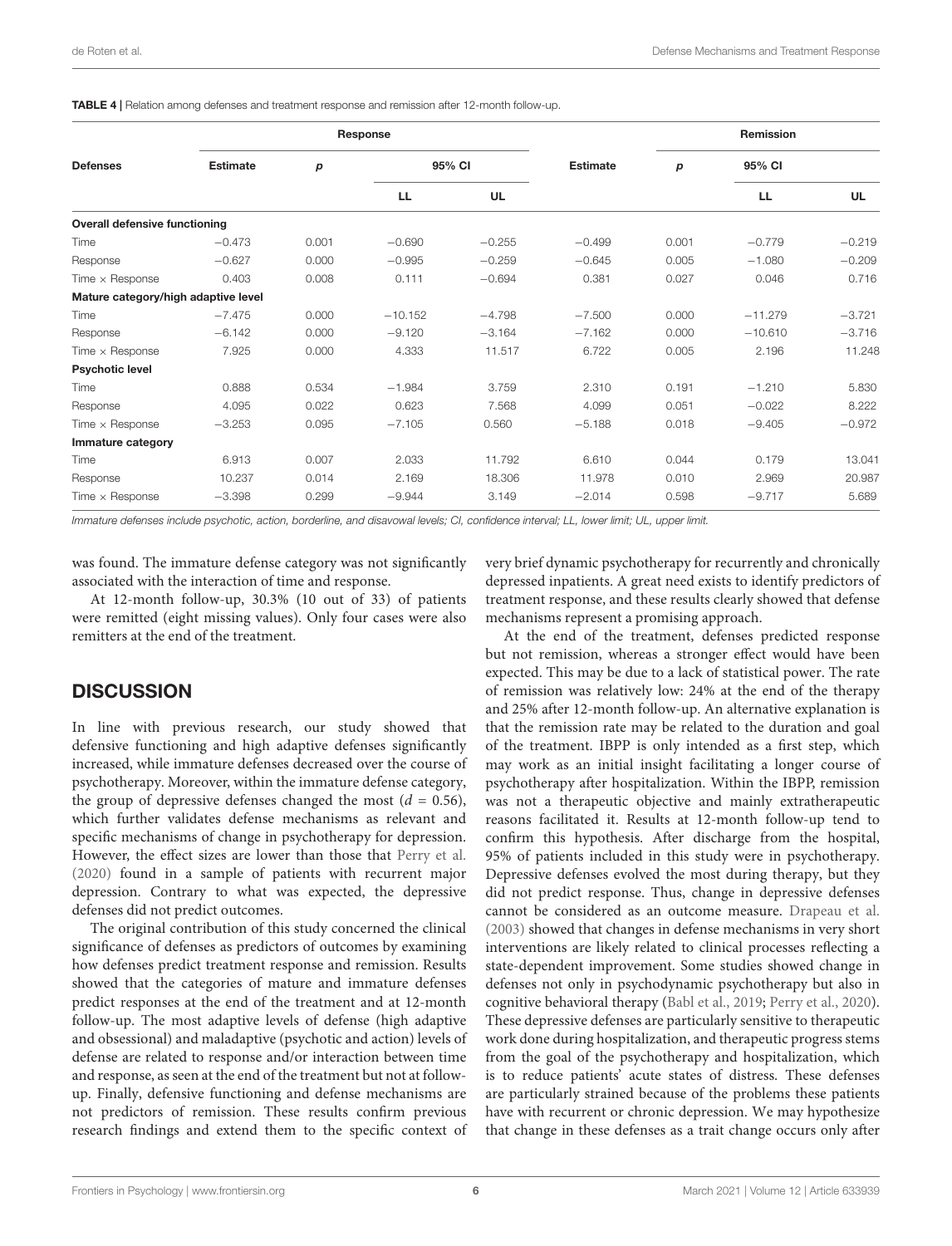long-term psychotherapy and the acquisition of adaptive skills [\(Johansen et al.,](#page-8-16) [2011\)](#page-8-16), as seen with personality disorders [\(Perry](#page-8-9) [and Bond,](#page-8-9) [2009\)](#page-8-9). Contrary to previous studies, these defenses were not associated with depression in our sample. This may be due to the clinical characteristics of our inpatient sample such as treatment resistance, chronicity, and high comorbidity. Compared to [Perry et al.'](#page-8-11)s [\(2020\)](#page-8-11) study on outpatients with recurrent depression, the proportion of depressive defenses was higher in our sample at intake (17.1 vs 26.8) and after the psychotherapy (8.5 vs 20.1).

In line with our previous work [\(Berney et al.,](#page-8-27) [2011\)](#page-8-27), psychotic level showed the same inter-rater reliability as the other defense levels of the DMRS. Measuring psychotic defenses proved a useful supplementary approach to examining changes in defenses over the course of psychoanalytic therapies. In our study, psychotic defense level is the most predictive level of maladaptive defense related to outcomes. Moreover, if a patient's psychological defenses do not evolve during treatment, then an interaction effect between time and response may occur. Successful therapy implies a reduction of these defenses from 5 to 2.5%.

Psychotic defenses were present in 54% of the patients. Among these patients, an examination of their verbatim statements made it possible to study the context in which psychotic defenses appeared in our sample. We found that they tend to appear when the therapeutic interaction is difficult (e.g., when the therapeutic alliance is strained or when the patient is in crisis for an extratherapeutic reason). Further research should explore how patients improve or worsen these defenses seem to be particularly sensitive to how therapy evolves. Inclusion of psychotic defenses in the DMRS provides a better account of patients' defensive functioning, psychopathologically more valid defensive scores, and a more complete and valid measure of patients' progress through the course of treatment. From a clinical point of view, training clinicians to detect psychotic defenses as early as possible seems to be important to being responsive to patients' levels of functioning.

In our sample, inpatients did not present psychotic symptoms that would be coded in phenomenological psychiatric diagnoses. Use of psychotic defenses does not imply the presence of psychotic symptoms [\(Berney et al.,](#page-8-25) [2014\)](#page-8-25). Inpatients in our sample used unconscious psychotic defense mechanisms to mediate their reaction to emotional conflicts arising from internal and external stressors. Our results suggest that psychotic defense mechanisms is important to consider when studying severe depression in an inpatient setting, alongside its importance in the study of severe personality, bipolar, paranoiac, and schizophrenic disorders. Measuring psychotic defense level may capture psychotic psychological functioning in severely depressed inpatients presenting with extreme features of depression reminiscent of the clinical condition formerly known as melancholia. Patients often intertwine and mobilize individual psychotic defense mechanisms together. These mechanisms are difficult to disentangle and often appear in narratives to various degrees in narratives (see [Berney et al.,](#page-8-32) [2009\)](#page-8-32). The P-DMRS is comprised of six psychotic defense mechanisms: psychotic denial, autistic withdrawal, distortion, delusional projection, fragmentation, and concretization. Although our results provided evidence that supports the measurement of psychotic level as a whole, below, we provide examples of a few individual psychotic defense mechanisms to illustrate their function in session conditions.

One particular difficulty in treating patients with severe chronic depression is approaching psychic pain and helping them face the unbearable thoughts that often underlie depression [\(Leuzinger-Bohleber et al.,](#page-8-33) [2019\)](#page-8-33). Clinicians turning their attention to this psychological pain certainly help patients strengthen the self and regain a sense of self-agency. However, therapists can be tempted to avoid addressing defense mechanisms, thereby resounding with their patients' defense mechanisms. Defending themselves against the reviviscence of traumatic internal or external experiences, severely depressed inpatients can turn mute, cutting themselves off from the distressing reviviscence that the clinical encounter elicits (autistic withdrawal). One of the participants reported: "I stand in calmness, I shut myself, I close the blinds, I'm in the dark and then, that's it, I'm fine like this, in the dark. Lying down, I can spend a fortnight like that in my room." This excerpt appeared in the penultimate session when the therapist and the patient were exploring the patient's difficulty coming to therapy: "I did not want to leave my house, I wanted to stay locked inside the house...." Therapy was close to its end, and the therapist and the patient were soon to part. The session's rhythm was slow, and the patient emitted heavy sighs. The narrative of the session started with the patient's daughter entering a foster home and the difficulty of being separated from her. The patient could hardly speak, and the therapist uttered the following words, adopting the patient's behavior: "To do nothing, to avoid any tension inside. . . I prefer to lie down calmly to avoid any tension and pain... to be free of conflicts. . .." Finally, the patient agreed: "Yes, I. . . I act like this." The excerpt above suggests listening to and working through the psychic pain helped the patient to overcome the flood of painful parting sensation leading to autistic withdrawal, helping her access representations of the blunt pain that had hitherto been indescribable.

Session narratives also suggest that severely depressed inpatients mobilized distortion, understood as a gross altering or reshaping of internal or external reality. Inpatients may modify the representation of reality in a depressive way, reminding us of [Freud'](#page-8-34)s [\(1917\)](#page-8-34) "Mourning and Melancholia" (p. 245): "The [melancholic] patient represents his ego to us as worthless, incapable of any achievement and morally despicable: he reproaches himself, vilifies himself and expects to be cast out and punished." [Freud](#page-8-34) [\(1917\)](#page-8-34) qualified this distortion as "a delusion of (mainly moral) inferiority" (p. 245). In [Margo](#page-8-35) [et al.'](#page-8-35)s [\(1993\)](#page-8-35) study on defensive styles, depression severity was associated with the amount of negatively biased self-perception in depressed inpatients. As shown in the following example, a patient used distortion in a similar way when she considered herself a "crazy depressive." The patient started the first session of therapy saying she was an illegal immigrant and condemned herself as guilty of her brother's suicide. Later in the session, she thought of herself as a murderer: "I read books where someone killed someone. . .. These are the books I am interested in. . .. It gives me ideas, I could plan a murder." The therapist voiced the anger present in the patient and the patient completed the sentence: ". . .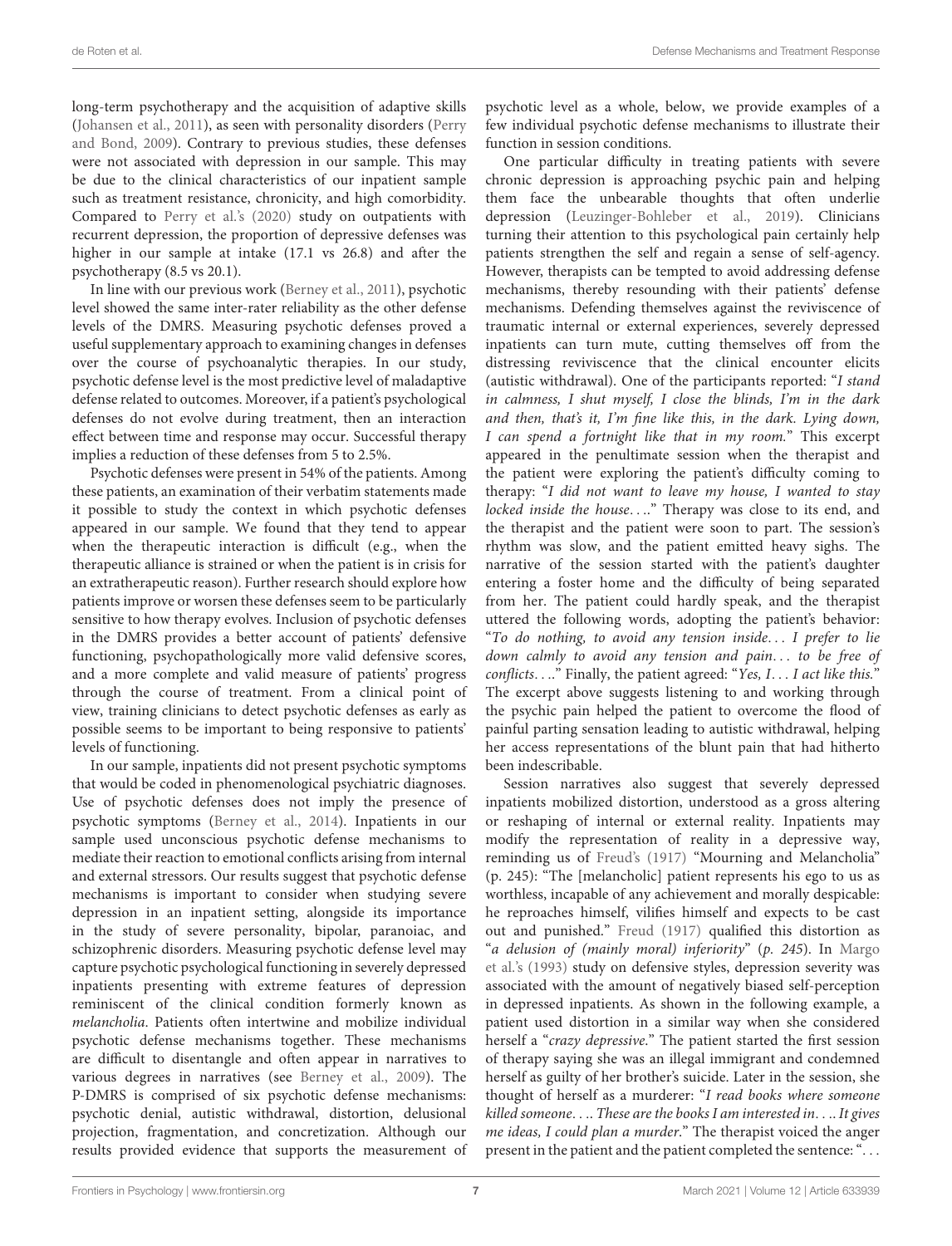#### everything I try to do leads me there, too.... Indeed, I am crazy [mumbling]. I am a crazy depressive."

Our findings are likely to measure state changes in psychotic defenses in a way that is similar to depressive defenses throughout a brief and intensive psychoanalytic therapy during a particular phase of the overall depressive course, namely, a crisis leading to hospitalization. Trait changes are likely to need a longer course of therapy. However, our findings may indicate that a decrease in psychotic level can be a first therapeutic step; whether this step occurs by addressing individual defenses or by containing them is still unknown and remains an open research question.

These results must be interpreted in light of several potential limitations. The small sample size limits the statistical power to detect change, meaning that small or medium effects of the treatment response may have been missed. Only cases with available recordings of the two sessions were included. The possibility that this represents a selection bias, in particular because the management of the recording was left to the therapist, could not be ruled out. However, we verified that the cases selected for this study are no different from the other cases in the research.

The study is heterogeneous in multiple ways. Different subtypes of depression and comorbidity were included. At intake, MADRS depression severity scores varied from 17 to 49. Controlling the additional treatment received during the hospitalization was not possible. Therefore, other unmeasured variables or variables that could not be included in the model, due to the sample size, may moderate the link between defense and outcome.

The short duration of the treatment and follow-up for problems that tend to be chronic do not reveal whether patients developed sustained improvement. Outcome measurement tends to "evaluate a particular moment in time rather than an ongoing experience" [\(Bond and Perry,](#page-8-8) [2004,](#page-8-8) p. 1666). Further study should examine longer treatment to improve the understanding of the mediating role of defensive functioning and defense mechanisms in therapy response and remission. Finally, change in defensive functioning was evaluated by comparing ratings of only two sessions (the second and the penultimate). Previous research has shown that the rating of more sessions may give a more representative measure of defensive functioning, particularly in terms of a relatively stable trait [\(Perry,](#page-8-14) [2001\)](#page-8-14).

The assessment of defenses was only done at the beginning and end of the brief psychodynamic psychotherapy during hospitalization. Assessing defenses after 12 months of followup, which would have required interviews, was not possible. Therefore, the extent to which defenses change in the long term is not known. The study only assessed whether early changes in defenses predicted symptomatic improvement in our sample a year later. We did not also have a measure of structural change at follow-up, which makes interpreting these results beyond depressive vulnerability impossible, in terms of structural personality functioning change.

Another limitation is that the study does not address causal relationships. The psychoanalytic theory is that beneficial changes in defensive functioning result in symptomatic improvement. However, changes in defensive functioning and improvement of symptoms might be the effects of some other sort of therapeutic process, such as increases in attachment security due to a good therapeutic relationship. Improvement in defensive functioning could be a function of a common factor (e.g., the therapeutic alliance) that appears to predict improvement in all psychotherapeutic approaches.

This study complements previous work on how defenses predict outcomes in depressive disorders by examining the clinical significance of the results and by including psychotic defenses. As expected, ODF and specific low- and highadaptive levels of defense changed during short psychodynamic psychotherapy and predicted treatment response. We showed that the addition of psychotic defenses allows a better prediction of the treatment response. As [Babl et al.](#page-8-4) [\(2019\)](#page-8-4) showed, future research must measure defensive functioning and defense mechanisms longitudinally to disentangle within- and betweenpatient effects of defenses and to achieve unbiased estimates that are more robust.

# DATA AVAILABILITY STATEMENT

The data analyzed in this study are subject to the following licenses/restrictions: Data are only available for the first author and the third author (the statistician). Requests to access these datasets should be directed to yves.deroten@chuv.ch.

# ETHICS STATEMENT

The studies involving human participants were reviewed and approved by University of Lausanne Ethical Committee (April 12, 2010). The patients/participants provided their written informed consent to participate in this study.

# AUTHOR CONTRIBUTIONS

YR designed the study, collected and coded the data, interpreted the results, and wrote the manuscript. SD coded the data and wrote the manuscript. FC did the statistical analysis and supported the interpretation of the results. J-ND designed the study and supported the interpretation of the results. GA designed the study, collected the data, and wrote the manuscript. All authors contributed to the article and approved the submitted version.

### FUNDING

This work was supported by the Swiss National Science Foundation (Grant 135098).

### <span id="page-7-0"></span>SUPPLEMENTARY MATERIAL

The Supplementary Material for this article can be found online at: [https://www.frontiersin.org/articles/10.3389/fpsyg.2021.](https://www.frontiersin.org/articles/10.3389/fpsyg.2021.633939/full#supplementary-material) [633939/full#supplementary-material](https://www.frontiersin.org/articles/10.3389/fpsyg.2021.633939/full#supplementary-material)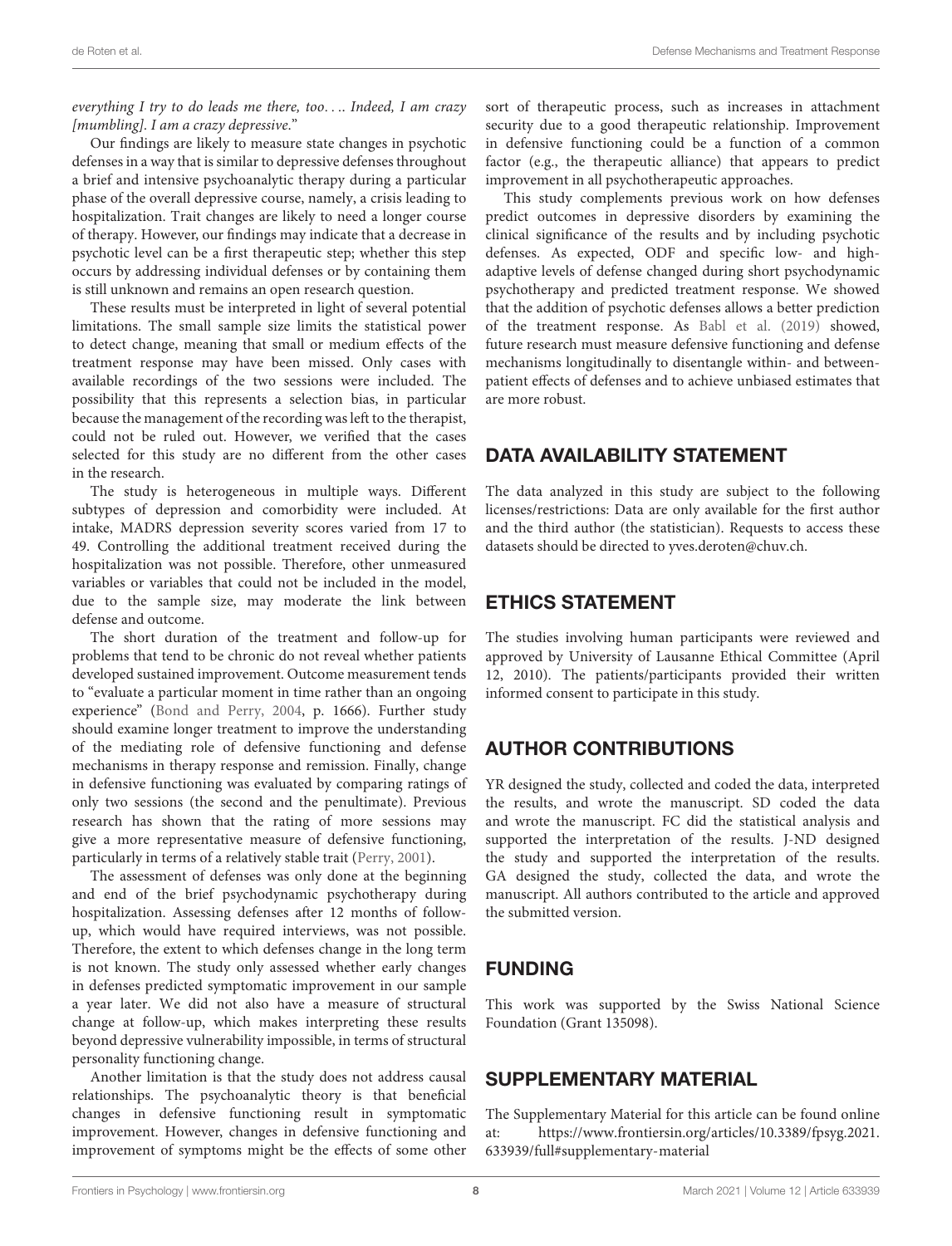#### **REFERENCES**

- <span id="page-8-6"></span>Akkerman, K., Lewin, T., and Carr, V. (1999). Long-term changes in defense style among patients recovering from major depression. J. Nerv. Ment. Dis. 187, 80–87. [doi: 10.1097/00005053-199902000-00003](https://doi.org/10.1097/00005053-199902000-00003)
- <span id="page-8-20"></span>Ambresin, G., Despland, J.-N., Preisig, M., and de Roten, Y. (2012). Efficacy of an adjunctive brief psychodynamic psychotherapy to usual inpatient treatment of depression: rationale and design of a randomized controlled trial. BMC Psychiatry 12:182. [doi: 10.1186/1471-244X-](https://doi.org/10.1186/1471-244X-12-182)[12-182](https://doi.org/10.1186/1471-244X-12-182)
- <span id="page-8-4"></span>Babl, A., Grosse Holforth, M., Perry, J. C., Schneider, N., Domman, E., Heer, S., et al. (2019). Comparison and change of defense mechanisms over the course of psychotherapy in patients with depression or anxiety disorder: evidence from a randomized controlled trial. J. Affect. Disord. 252, 212–220. [doi: 10.1016/j.jad.](https://doi.org/10.1016/j.jad.2019.04.021) [2019.04.021](https://doi.org/10.1016/j.jad.2019.04.021)
- <span id="page-8-27"></span>Berney, S., Constantinides, P., de Roten, Y., Kramer, U., Beretta, V., Beck, S., et al. (2011). Validation of the Psychotic Defense Mechanisms Rating Scale–Lausanne Montreal (P-DMRS-LM) [Paper presention]. Bern: Society for Psychotherapy Research Annual International Meeting.
- <span id="page-8-25"></span>Berney, S., de Roten, Y., Beretta, V., Kramer, U., and Despland, J.-N. (2014). Identifying psychotic defenses in clinical interview. J. Clin. Psychol. 70, 428–439. [doi: 10.1002/jclp.22087](https://doi.org/10.1002/jclp.22087)
- <span id="page-8-26"></span>Berney, S., de Roten, Y., Beretta, V., Kramer, U., Despland, J.-N., Constantinides, P., et al. (2010). Psychotic Defense Mechanisms Rating Scale Lausanne-Montreal [Unpublished Manuscript]. London: University Institute for Psychotherapy.
- <span id="page-8-32"></span>Berney, S., de Roten, Y., Soderström, D., and Despland, J. -N. (2009). L'étude des mécanismes de défenses psychotiques: un outil pour la recherche en psychothérapie. Psychothérapies 29, 133–144. [doi: 10.3917/psys.093.](https://doi.org/10.3917/psys.093.0133) [0133](https://doi.org/10.3917/psys.093.0133)
- <span id="page-8-3"></span>Bloch, A. L., Shear, M. K., Markowitz, J. C., Leon, A. C., and Perry, J. C. (1993). An empirical study of defense mechanisms in dysthymia. Am. J. Psychiatry 150, 1194–1198. [doi: 10.1176/ajp.150.8.1194](https://doi.org/10.1176/ajp.150.8.1194)
- <span id="page-8-8"></span>Bond, M., and Perry, J. C. (2004). Long-term changes in defense styles with psychodynamic psychotherapy for depressive, anxiety and personality disorders. Am. J. Psychother. 161, 1665–1671. [doi: 10.1176/appi.ajp.161.](https://doi.org/10.1176/appi.ajp.161.9.1665) [9.1665](https://doi.org/10.1176/appi.ajp.161.9.1665)
- <span id="page-8-28"></span>Busch, F., Rudden, M., and Shapiro, T. (2004). Psychodynamic Treatment of Depression. Washington, DC: American Psychiatric Publishing.
- <span id="page-8-1"></span>Calati, R., Oasi, O., De Ronchi, D., and Serretti, A. (2010). The use of the defence style questionnaire in major depressive and panic disorders: a comprehensive meta-analyis. Psychol. Psychother. Theory Res. Pract. 83, 1–13. [doi: 10.1348/](https://doi.org/10.1348/147608309X464206) [147608309X464206](https://doi.org/10.1348/147608309X464206)
- <span id="page-8-23"></span>Corruble, E., Legrand, J. M., Duret, C., Charles, G., and Guelfi, J. D. (1999). IDS-C and IDS-sr: psychometric properties in depressed inpatients. J. Affect. Disord. 56, 95–101. [doi: 10.1016/S0165-0327\(99\)00055-5](https://doi.org/10.1016/S0165-0327(99)00055-5)
- <span id="page-8-13"></span>Cramer, P. (1998). Defensiveness and defense mechanisms. J. Pers. 66, 879–894. [doi: 10.1111/1467-6494.00035](https://doi.org/10.1111/1467-6494.00035)
- <span id="page-8-22"></span>Davidson, J., Turnbull, C. D., Strickland, R., Miller, R., and Graves, K. (1986). The Montgomery-Åsberg depression scale: reliability and validity. Acta Psychiatr. Scand. 73, 544–548. [doi: 10.1111/j.1600-0447.1986.tb](https://doi.org/10.1111/j.1600-0447.1986.tb02723.x) [02723.x](https://doi.org/10.1111/j.1600-0447.1986.tb02723.x)
- <span id="page-8-19"></span>de Roten, Y., Ambresin, G., Herrera, F., Ortega, D., Preisig, M., and Despland, J.-N. (2017). Efficacy of an adjunctive brief psychodynamic psychotherapy to usual inpatient treatment of depression: results of a randomized controlled trial. J. Affect. Disord. 209, 105–113. [doi: 10.1016/j.jad.2016.](https://doi.org/10.1016/j.jad.2016.11.013) [11.013](https://doi.org/10.1016/j.jad.2016.11.013)
- <span id="page-8-18"></span>de Roten, Y., and Crettaz von Roten, F. (2018). Comment lire les résultats de recherche en psychothérapie : petit guide de survie [How to read psychotherapy research results: a brief survival guide]. Rev. Francophone Clin. Comportementale Cogn. 23, 10–22.
- <span id="page-8-0"></span>DeFife, J. A., and Hilsenroth, M. J. (2005). Clinical utility of the Defensive Functioning Scale in the assessment of depression. J. Nerv. Ment. Dis. 193, 176–182. [doi: 10.1097/01.nmd.0000154839.43440.35](https://doi.org/10.1097/01.nmd.0000154839.43440.35)
- <span id="page-8-29"></span>Despland, J.-N., Michel, L., and de Roten, Y. (2010). Intervention Psychodynamique Brève [Brief Psychodynamic Intervention]. Amsterdam: Elsevier-Masson.
- <span id="page-8-7"></span>Drapeau, M., de Roten, Y., Perry, J. C., and Despland, J.-N. (2003). A study of stability and change in defense mechanisms during a brief psychodynamic investigation. J. Nerv. Ment. Dis. 191, 496–502. [doi: 10.1097/01.nmd.](https://doi.org/10.1097/01.nmd.0000082210.76762.ec) [0000082210.76762.ec](https://doi.org/10.1097/01.nmd.0000082210.76762.ec)
- <span id="page-8-34"></span>Freud, S. (1917). Mourning and melancholia. Stand. Ed. Complete Psychol. Works Sigmund Freud 16, 237–258.
- <span id="page-8-2"></span>Hoglend, P., and Perry, J. C. (1998). Defensive functioning predicts improvement in major depressive episodes. J. Nerv. Ment. Dis. 186, 238–243. [doi: 10.1097/](https://doi.org/10.1097/00005053-199804000-00006) [00005053-199804000-00006](https://doi.org/10.1097/00005053-199804000-00006)
- <span id="page-8-16"></span>Johansen, P. O., Krebs, T. S., Svartberg, M., Stiles, T. C., and Holen, A. (2011). Change in defense mechanisms during short-term dynamic and cognitive therapy in patients with cluster C personality disorders. J. Nerv. Ment. Dis. 199, 712–715. [doi: 10.1097/NMD.0b013e318229d6a7](https://doi.org/10.1097/NMD.0b013e318229d6a7)
- <span id="page-8-5"></span>Kneepkens, R. G., and Oakley, L. D. (1996). Rapid improvement in the defense style of depressed woman and men. J. Nerv. Ment. Dis. 184, 358–361.
- <span id="page-8-15"></span>Kramer, U. (2010). Defense and coping in bipolar affective disorder: stability and change of adaptational processes. Br. J. Clin. Psychol. 49, 291–306. [doi: 10.1348/](https://doi.org/10.1348/014466509X457397) [014466509X457397](https://doi.org/10.1348/014466509X457397)
- <span id="page-8-10"></span>Kramer, U., de Roten, Y., Perry, J. C., and Despland, J.-N. (2013). Change in defense mechanisms and coping patterns during the course of 2-year-long psychotherapy and psychoanalysis for recurrent depression: a pilot study of a randomized controlled trial. J. Nerv. Ment. Dis. 201, 614–620. [doi: 10.1097/](https://doi.org/10.1097/NMD.0b013e3182982982) [NMD.0b013e3182982982](https://doi.org/10.1097/NMD.0b013e3182982982)
- <span id="page-8-33"></span>Leuzinger-Bohleber, M., Kaufhold, J., Kallenbach, L., Negele, A., Ernst, M., Keller, W., et al. (2019). How to measure sustained psychic transformations in longterm treatments of chronically depressed patients: symptomatic and structural changes in the LAC Depression Study of the outcome of cognitive-behavioural and psychoanalytic long-term treatments. Int. J. Psychoanal. 100, 99–127. [doi:](https://doi.org/10.1080/00207578.2018.1533377) [10.1080/00207578.2018.1533377](https://doi.org/10.1080/00207578.2018.1533377)
- <span id="page-8-35"></span>Margo, G. M., Greenberg, R. P., Fisher, S., and Dewan, M. (1993). A direct comparison of the defense mechanisms of nondepressed people and depressed psychiatric inpatients. Compr. Psychiatry 34, 65–69. [doi: 10.1016/0010-](https://doi.org/10.1016/0010-440X(93)90038-6) [440X\(93\)90038-6](https://doi.org/10.1016/0010-440X(93)90038-6)
- <span id="page-8-30"></span>Mergenthaler, E., and Stigler, M. (1997). Règles de transcription pour la recherche en psychothérapie [Transribing rules for psychotherapy research]. Psychothérapies 17, 97–103.
- <span id="page-8-21"></span>Montgomery, S. A., and Asberg, M. (1979). A new depression scale designed to be sensitive to change. Br. J. Psychiatry 134, 382–389. [doi: 10.1192/bjp.134.](https://doi.org/10.1192/bjp.134.4.382) [4.382](https://doi.org/10.1192/bjp.134.4.382)
- <span id="page-8-31"></span>Morris, S. B., and DeShon, R. P. (2002). Combining effect size estimates in metaanalysis with repeated measures and independent-groups designs. Psychol. Methods 7, 105–125. [doi: 10.1037/1082-989x.7.1.105](https://doi.org/10.1037/1082-989x.7.1.105)
- <span id="page-8-14"></span>Perry, J. C. (2001). A pilot study of defenses in adults with personality disorder. J. Nerv. Ment. Dis. 189, 651–660. [doi: 10.1097/00005053-200110000-](https://doi.org/10.1097/00005053-200110000-00001) [00001](https://doi.org/10.1097/00005053-200110000-00001)
- <span id="page-8-11"></span>Perry, J. C., Banon, E., and Bond, M. (2020). Change in defense mechanisms and depression in a pilot study of antidepressive medication plus 20 sessions of psychotherapy for recurrent major depression. J. Nerv. Ment. Dis. 208, 261–268. [doi: 10.1097/NMD.0000000000001112](https://doi.org/10.1097/NMD.0000000000001112)
- <span id="page-8-9"></span>Perry, J. C., and Bond, M. (2009). The sequence of recovery in long-term dynamic psychotherapy. J. Nerv. Ment. Dis. 197, 930–937. [doi: 10.1097/NMD.](https://doi.org/10.1097/NMD.0b013e3181c29a0f) [0b013e3181c29a0f](https://doi.org/10.1097/NMD.0b013e3181c29a0f)
- <span id="page-8-17"></span>Perry, J. C., and Bond, M. (2012). Change in defense mechanisms during long-term dynamic psychotherapy and five-year outcome. Am. J. Psychiatry 169, 916–925. [doi: 10.1176/appi.ajp.2012.11091403](https://doi.org/10.1176/appi.ajp.2012.11091403)
- <span id="page-8-12"></span>Perry, J. C., and Bond, M. (2017). Addressing defenses in psychotherapy to improve adaptation. Psychoanal. Inq. 37, 153–166. [doi: 10.1080/07351690.2017.12](https://doi.org/10.1080/07351690.2017.1285185) [85185](https://doi.org/10.1080/07351690.2017.1285185)
- <span id="page-8-24"></span>Perry, J. C., Guelfi, J.-D., Despland, J.-N., and Hanin, B. (2004). Echelles D'évaluation Des Mécanismes De Défense [Defense Mechanisms Rating Scales]. Paris: Masson.